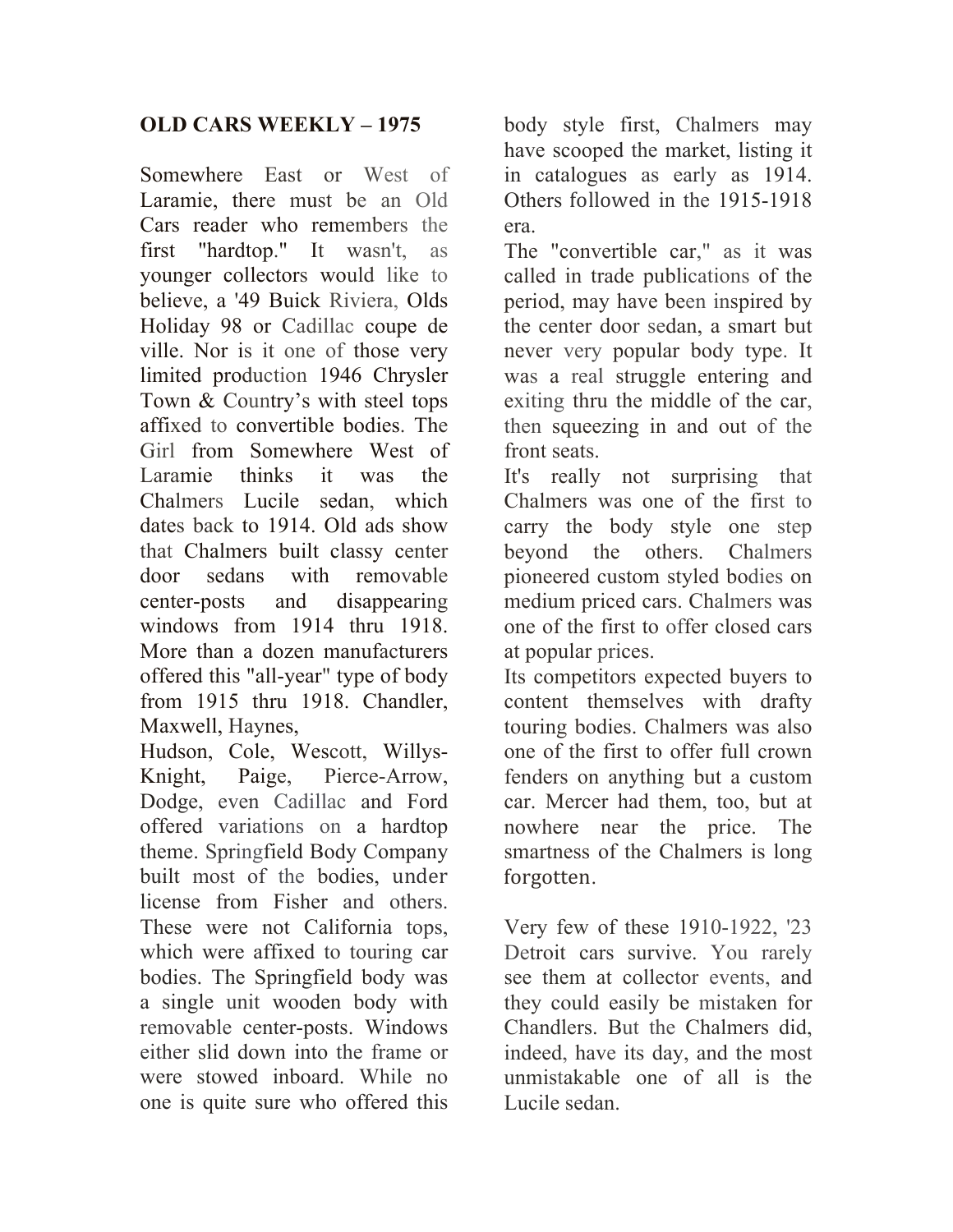We have two of them here in the San Francisco Bay Area. They are the only two Chalmers hardtops known to exist anywhere in the country. El Sobrante collector, Claude Washburn owns both. His 1918 model is gone beyond hope of restoration. The 1915 model was almost gone when he found both of them in Oakland in 1970. Originally, a rancher in Marin County owned both cars. According to the story, he drove one and his wife drove the other. They were the original "his" and "hers" hardtops.

As late as 1955 both these cars were fully intact and still running around Marin County.

Then they were sold to an Oakland man who let them sit outside for another 15 years. Even California's mild climate is hardly kind to ancient wooden bodies left to neglect. Other collectors passed them by as hopeless. Washburn felt they were worth saving. "I wouldn't have even bothered restoring the 1915 if it wasn't such a rare body," says Washburn, himself, a professional body man. "Once I finished the 1915 body I realized the 1918 could never be saved. I'd never want to tackle another one of these again. I just didn't realize what I was getting into."

Washburn could find no technical data on the body. The old oak and hickory frames were just barely salvageable for patterns. Of course, the running gear was standard Chalmers 30. But even Harrah's couldn't advise him on body reconstruction. The best piece of information he ever found on the car was a 1915 ad that read: CHALMERS LUCILE SEDAN \$1,780

(\$1925 San Francisco)

"A stroll down Fifth Avenue reveals myriads of unique closed car styles. Many border on the freakish, but just a few incorporate a departure from the stereotyped you have so long desired.

"Termed 'a sun parlor on pneumatics' by enthusiastic owners, the sedan is made to order for the man who drives his own car."

Almost entirely enclosed in glass, the sedan will appeal strongly to the increasing numbers of women drivers. At will, the front and door windows can be dropped into the body, cooling the interior effectively. If still more breeze is desired, it is a simple matter to remove the rear quarter windows and window pillars. They stow away in a special compartment back of the seats.

"The driver's seat is of the club type, an auxiliary seat swings out from the back of the driver's seat if accommodations for six passengers are necessary.

"All seats •are upholstered with the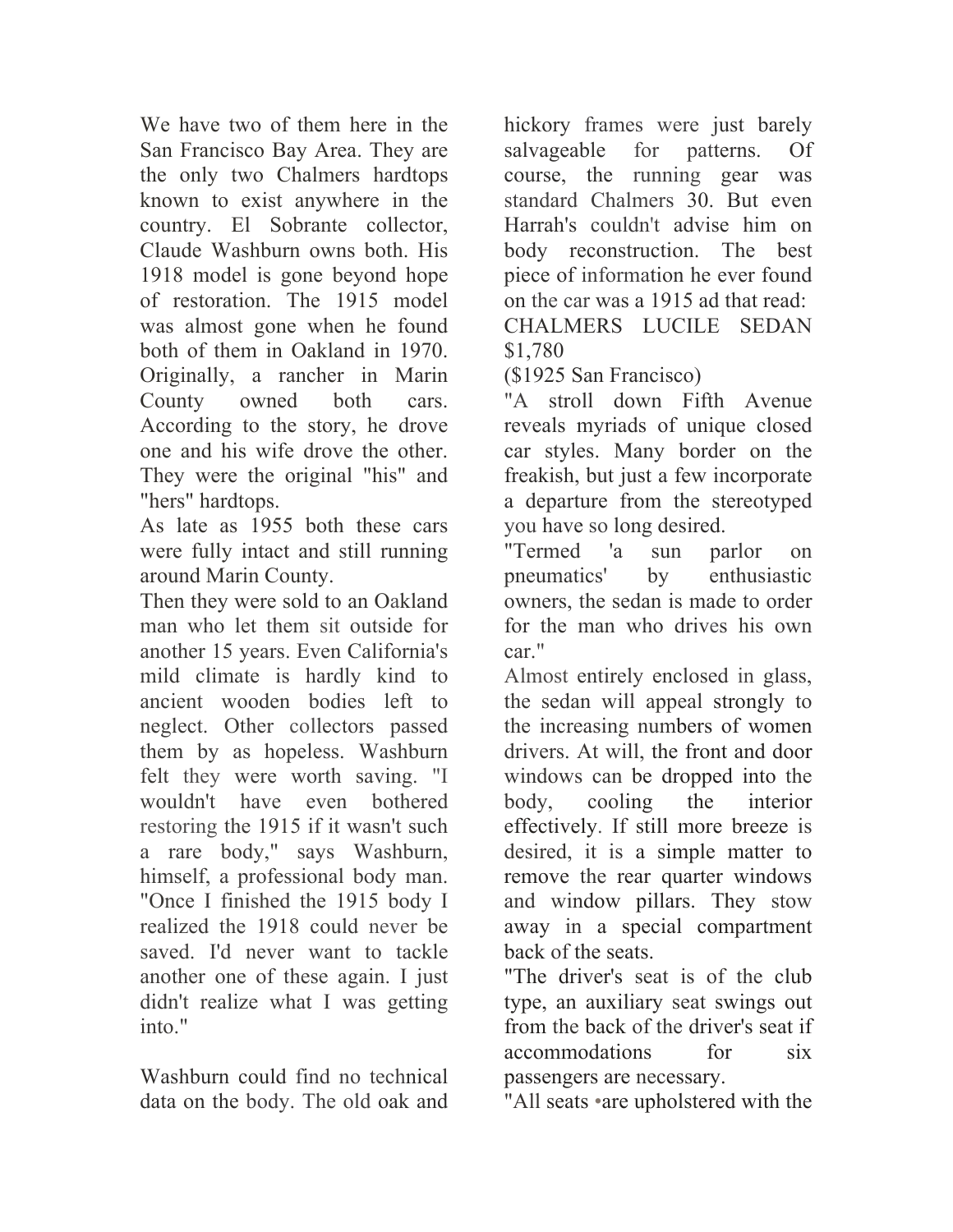finest quality curled hair and covered with extra heavy Bedford cloth offered in either black or white or fancy buff. Ebonized interior moldings harmonize with refined appointments of the compartment.

"Choice of three body colors is available in Chalmers Meteor blue, Chalmers grey or coupe green.

(Incidentally, this unique body style was also available in a coupe.)

In practice, turning the car into a sun porch was not nearly as easy as the ads suggested. First, the operator unsnaps a strap allowing the center door window to drop into the door. Then he folds down two window guides completely concealing the recessed window. The huge rear quarter window is removed completely, and carefully set in a large tray concealed by the rear shelf. Front windows slide down same as the center door windows. Corner posts are unscrewed from the top and bottom, in much the same way one would detach the center posts from a four door convertible sedan. The posts are finally set in little velvet trays under the rear seat. The process is identical on both sides of the car. The entire operation of removal and reinstallation takes about 15 minutes provided you have two strong men to handle two rear windows. You don't have to be a glazier by trade to tackle the

job, but it helps. There is the everpresent danger of breaking a window or damaging the upholstery. I could only liken the task to changing the storm windows on a very old house.

So what happens if you're caught with your windows down and a thunderstorm comes up? Well, you utter a few choice words and work very swiftly, starting on the windward side. Bedford cloth and water don't mix

Those windows are really heavy," says Washburn. " I'll bet all the glass in that car weighs over 200 pounds. These are heavy automobiles due to both the glass and all the wood in the body. They don't have quite the snap of the touring models, but they're not top heavy"

At 50 miles an hour the car still hugs the road. Wind doesn't seem to be a problem. And, despite the lack of top support, the car is remarkably tight and quiet. The co-pilot's seat is not very comfortable. It's an un-sprung turret seat fixed to the body with a single steel tube. The seat comes right out for carrying cargo. The back seat is remarkably comfortable. As the ad says, you feel like you're riding in a sun parlor on pneumatics. Even with all the windows up vision is better than in most of today's cars. The sloping front windshield is a real boost to visibility, and another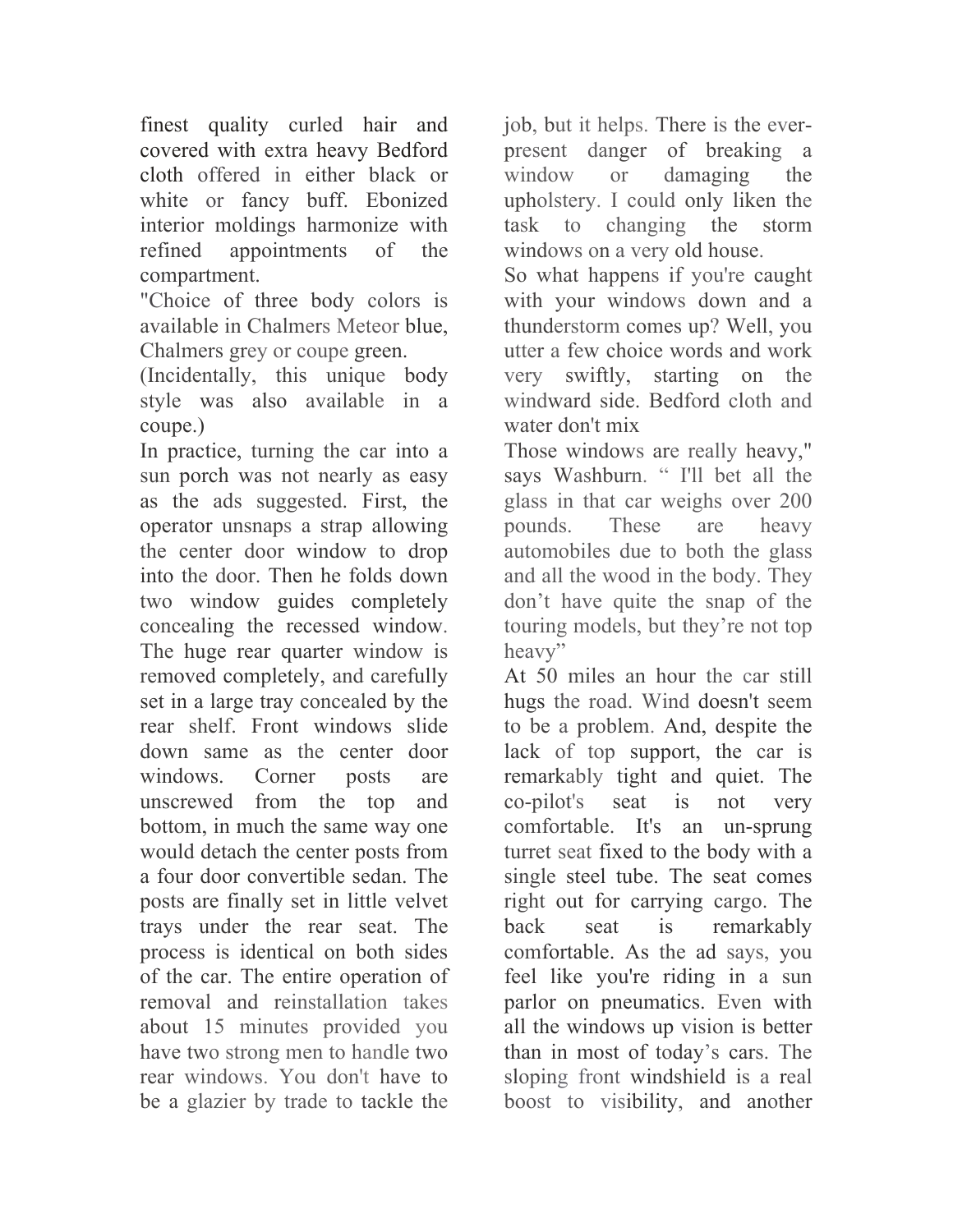feature you rarely see on anything but a custom car of this era. There are other nice custom car touches, too. Like vases, courtesy lights that work when you open the doors, and elegant sidelights just forward of the doors.

Looking at the Chalmers now, it's hard to believe that it was once a basket case. Claude points out that it represents four years of hard work. And he and his brother, Jerry, are no amateurs. Claude is not just a "slap'em out" body man. His shop does antiques as well as modern cars. His brother is a machinist by trade. "My only regret is that our sisters didn't marry a plater and an upholsterer," says Claude. "These are the toughest jobs to get done right." Claude shakes his head when he thinks back on the years of restoration on this one. The wheels were so bad, that half the wire spokes had to be replaced. Only one rear fender could be saved. The other three fenders were refabricated by California Metal Shaping in Los Angeles.

Parts were just impossible to find. Information on how to make the parts was even harder.

Outside of fairly detailed owner's manuals, specifications simply don't exist. When Chrysler took over Chalmers in 1923, all of the car's history was put in a Detroit warehouse, and it burned down years ago.

The Chalmers is one of America's truly lost automobiles. It's a shame. It was an important part of the early industry.

Hugh Chalmers got his start with National Cash Register. He rose from office boy to vice president and general manager. In 1907, he went over to Thomas-Detroit and promptly changed the name to Chalmers~Detroit.

In 1910, he dropped the name "Detroit." His first

Chalmers 30 appeared that same year. The model was redesigned several times, but was always known as the Chalmers 30.

The 30s were somewhat unique in that it had a one-piece engine block. Chalmers built all of their own engines. In fact, all of the running gear was made right in the factory. Chalmers even built their own axles.

Originally, the Model 30 was a four. A new high-speed six was introduced in 1915, and helped push sales to a record of 21,000 units for 1916. Only 9,800 units were built in 1915 ranking Chalmers 13th in sales. Right between Hupmobile and the Packard V-12. Things turned sour in 1917 and sales were down to 12,000 cars. Chalmers never got back on it's feet again, and in 1919 the plant was leased to Maxwell.

In 1920 Walter P. Chrysler stepped in to reorganize. 1922 was the last year of Chalmers production,